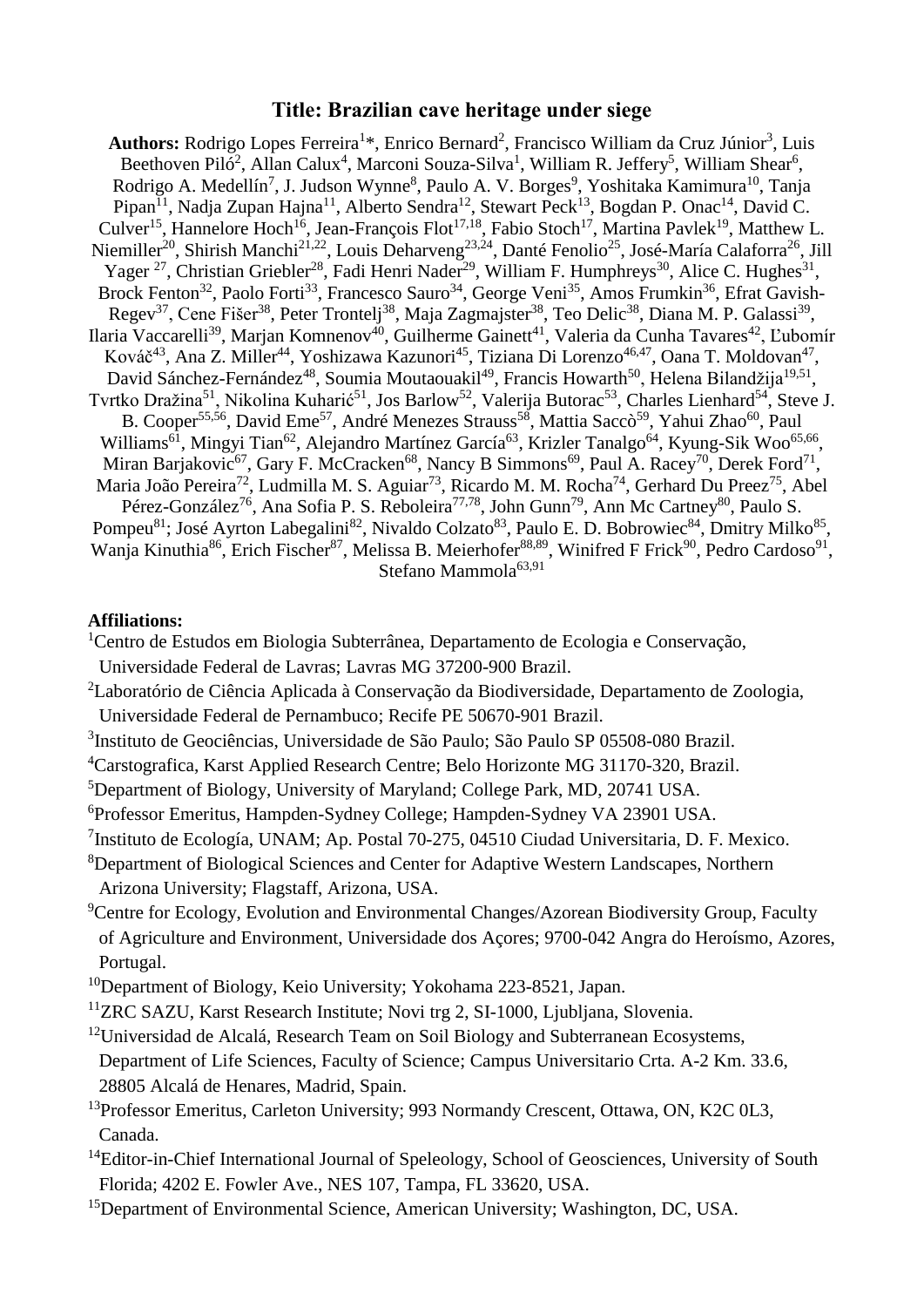- <sup>16</sup>Museum für Naturkunde, Leibniz Institute for Research on Evolution and Biodiversity, Humboldt-University; Invalidenstr, 43, D-10115 Berlin, Germany.
- <sup>17</sup>Evolutionary Biology & Ecology, Université libre de Bruxelles; 1050 Brussels, Belgium.
- <sup>18</sup>Interuniversity Institute of Bioinformatics in Brussels; 1050 Brussels, Belgium.
- <sup>19</sup>Ruder Boskovic Institute; Bijenicka 54, 10000 Zagreb, Croatia.
- <sup>20</sup>Assistant Professor of Ecology, Department of Biological Sciences, The University of Alabama in Huntsville; Shelby Center for Science and Technology, Room 302M, 301 Sparkman Drive NW, Huntsville, AL 35899 USA.
- $^{21}$ Sàlim Ali Centre for Ornithology and Natural History; Anaikatty (Post), Coimbatore, 641108, Tamil Nadu, India.
- <sup>22</sup>Speleological Association of India; 66, Aeshwariyam Gardens, KNG Pudur, Coimbatore, 641025, Tamil Nadu, India.
- <sup>23</sup>Institut de Systématique, Evolution, Biodiversité (ISYEB); CNRS UMR 7205, MNHN, UPMC, EPHE, Museum national d'Histoire naturelle, Sorbonne Université, Paris, France.
- <sup>24</sup>IUCN SSC Cave Invertebrate Specialist Group.
- <sup>25</sup>Center for Conservation and Research, San Antonio Zoo; San Antonio, USA.
- <sup>26</sup>University of Almería, Water Resources & Environmental Geology; Carretera Sacramento s/n 04120 Almería, Spain.
- <sup>27</sup>Research Associate, Department of Invertebrate Zoology, Smithsonian Institution; USA.
- <sup>28</sup>University of Vienna, Department of Functional & Evolutionary Ecology, Unit Limnology; Djerassiplatz 1, 1030 Wien, Austria.
- <sup>29</sup>IFP Energies Nouvelles, Rueil-Malmaison; France.
- <sup>30</sup>School of Biological Sciences, University of Western Australia; Australia.
- <sup>31</sup>Landscape Ecology Group, Center for Integrative Conservation, Xishuangbanna Tropical Botanical Garden, Chinese Academy of Sciences; Menglun, Mengla, Yunnan 666303, China.
- <sup>32</sup>Emeriturs Professor, Department of Biology, Western University; London, Ontario, Canada.
- <sup>33</sup>Department of Biological, Geological and Environmental Sciences, University of Bologna; Via Zamboni 67, 40126 Bologna, Italy.
- <sup>34</sup>University of Bologna, Italian Institute of Speleology; Via Zamboni 67, Bologna, Italia.
- <sup>35</sup>Executive Director, National Cave and Karst Research Institute (NCKRI) and President, International Union of Speleology (UIS); 400-1 Cascades Avenue, Carlsbad, New Mexico 88220 USA.
- <sup>36</sup>Professor emeritus, Institute of Earth Sciences, The Hebrew University of Jerusalem; 91904, Israel.
- $37$ Senior lecturer and scientific collection manager, Arachnida & other terrestrial arthropods, The National Natural History Collections, The Hebrew University of Jerusalem; Edmond J. Safra Campus Jerusalem 9190401, Israel.
- <sup>38</sup>SubBioLab, Department of Biology, Biotechnical Faculty, University of Ljubljana; Jamnikarjeva 101, SI1000 Ljubljana, Slovenia.
- <sup>39</sup>Department of Life, Health and Environmental Sciences, University of L'Aquila; L'Aquila, Italy.
- <sup>40</sup>Independent Researcher; Blwd Kuzman Josifovski Pitu, Skopje, Republic of North Macedonia.
- <sup>41</sup>Department of Integrative Biology, University of Wisconsin-Madison; Madison, WI, USA.
- <sup>42</sup>Instituto Tecnológico Vale; Belém, PA, Brazil.
- <sup>43</sup>Department of Zoology, Institute of Biology and Ecology, Faculty of Science, P. J. Šafárik University; Košice, Slovakia.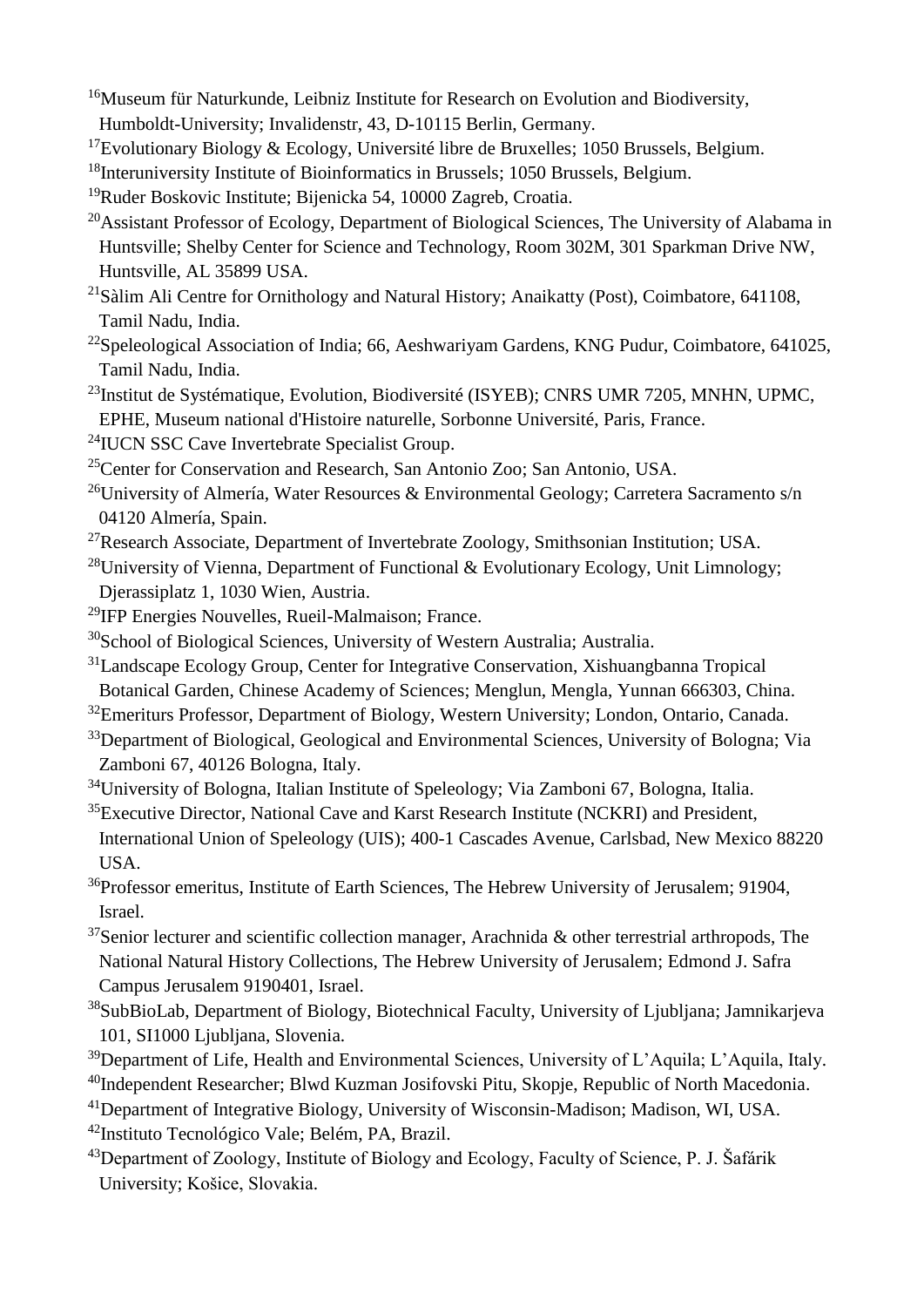- Hercules Laboratory, University of Évora; Largo Marques de Marialva 8, 7000-809 Évora, Portugal.
- Systematic Entomology, School of Agriculture, Hokkaido University; Sapporo, Japan.
- Research Institute on Terrestrial Ecosystems of the National Research Council; Via Madonna del Piano 10, 50019, Sesto Fiorentino, Firenze, Italy.
- Emil Racovita Institute of Speleology, Romanian Academy; Clinicilor 5, Cluj Napoca 400006, Romania.
- Departamento de Ecología e Hidrología, Universidad de Murcia; Murcia, Spain.
- Museum of Natural History of Marrakech. Cadi Ayyad University; Morocco.
- Distinguished Research Associate, Bernice P. Bishop Museum; Honolulu Hawaii 96819, USA.
- Croatian Biospeleological Society; Rooseveltov Trg 6, 10 000 Zagreb, Croatia.
- Lancaster environment centre, Lancaster University; United Kingdom.
- <sup>53</sup>Geography Department, Faculty of Science, University of Zagreb; Croatia.
- Geneva Natural History Museum, Arthropoda Department; 1211 Geneva 6, Switzerland.
- Evolutionary Biology Unit, South Australian Museum; Adelaide SA 5000, Australia.
- School of Biological Sciences, University of Adelaide; South Australia 5005, Australia.
- RiverLY Research Unit, National Research Institute for Agriculture Food and Environment (INRAE); Villeurbanne, France.
- Museu de Arqueologia e Etnologia, Universidade de São Paulo; São Paulo, Brazil.
- Subterranean Research and Groundwater Ecology (SuRGE) Group, Trace and Environmental DNA (TrEnD) Lab, School of Molecular and Life Sciences, Curtin University; Perth, 6102, WA, Australia.
- Key Laboratory of Zoological Systematics and Evolution, Institute of Zoology, Chinese Academy of Sciences; Beijing, 100101, China.
- <sup>61</sup>School of Environment, University of Auckland; PB 92019, Auckland 1142, New Zealand.
- Department of Entomology, College of Agriculture, South China Agricultural University; No. 483 Wushan Road, Guangzhou, 510642, China.
- Molecular Ecology Group (MEG), Water Research Institute, National Research Council (CNR-IRSA); Verbania, Pallanza, Italy.
- Ecology and Conservation Research Lab (Eco/Con), Department of Biological Sciences, College of Science and Mathematics, University of Southern Mindanao; Kabacan 9407, North Cotabato, the Republic of the Philippines.
- Department of Geology, Kangwon National University; Korea.
- IUCN WCPA Geoheritage Specialist Group
- Komisija za speleologiju hrvatskog; pl. Saveza (KZHPS), Croatia.
- Ecology and Evolutionary Biology, University of Tennessee; Knoxville, TN 37996, USA.
- Curator-in-charge, Department of Mammalogy, Professor, Richard Guilder Graduate School Division of Vertebrate Zoology, American Museum of Natural History; Central Park West at 79th Street New York, NY 10024 USA.
- Institute of Biological and Environmental Sciences, University of Aberdeen; Aberdeen, AB24 2TZ, United Kingdom.
- President of the UIS 1985-9, International Union of Speleology (UIS).
- Bird and Mammal Evolution, Systematics and Ecology Lab, Departamento de Zoologia, Instituto de Biociências, Universidade Federal do Rio Grande do Sul; Porto Alegre, Brazil.
- Departamento de Zoologia, Universidade de Brasília; 70910-900 Brasília, DF, Brazil.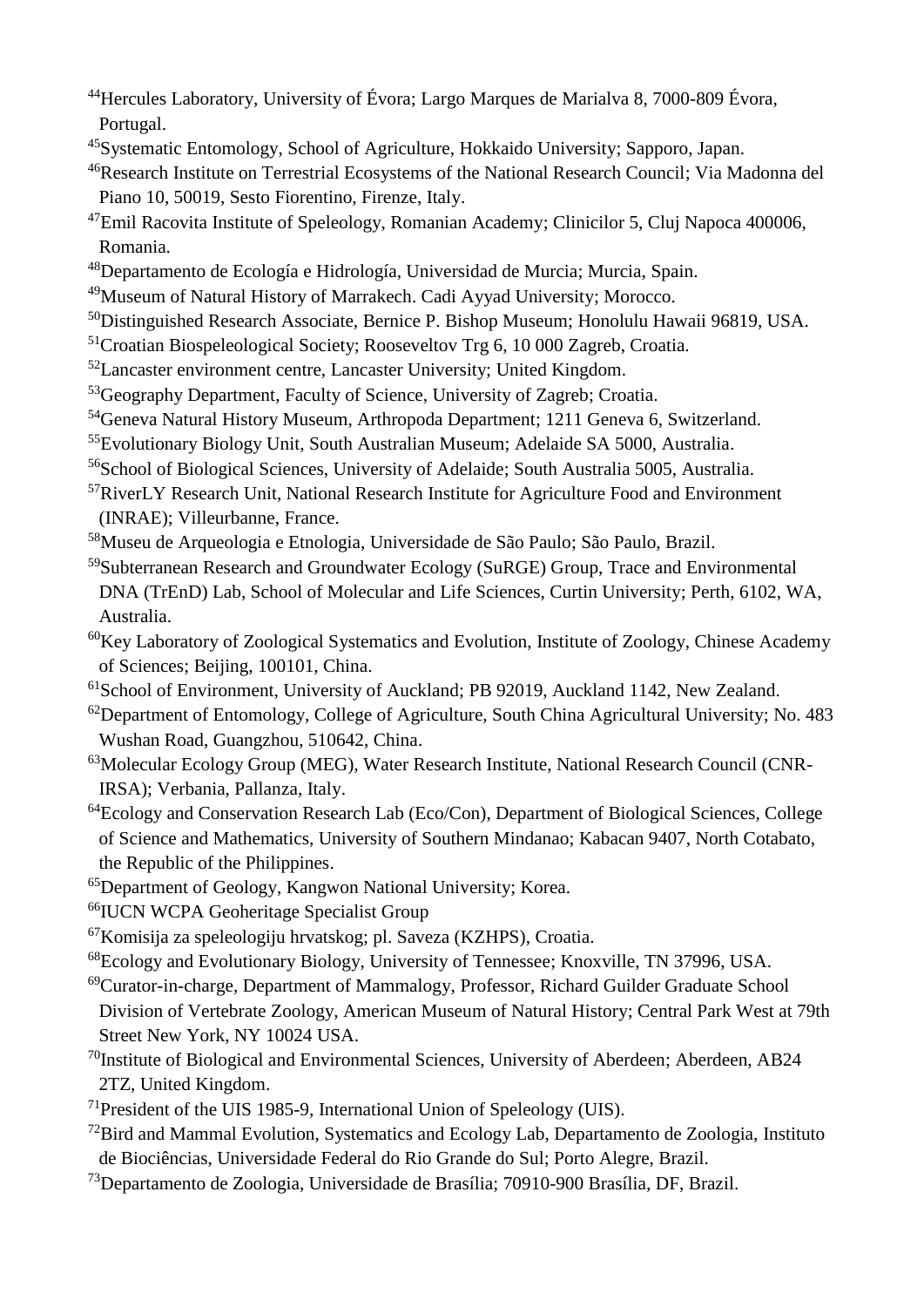- <sup>74</sup>Área de Saúde Ambiental, Fiocruz Mata Atlântica, Fundação Oswaldo Cruz; Rua Sampaio Corrêa s/n, Colônia Juliano Moreira, Taquara, Rio de Janeiro, RJ, 22713-375, Brazil.
- $^{75}$ Unit for Environmental Sciences and Management, North-West University; Private Bag X6001, Potchefstroom 2520, South Africa, North-West University, Potchefstroom, South Africa.
- <sup>76</sup>División de Aracnología, Museo Argentino de Ciencias Naturales 'Bernardino Rivadavia'; Avenida Ángel Gallardo 470, C1405DJR Buenos Aires, Argentina.
- <sup>77</sup>Departamento de Biologia Animal, Faculdade de Ciências, Centre for Ecology, Evolution and Environmental Changes (cE3c), Universidade de Lisboa; Lisbon, Portugal.
- <sup>78</sup>Natural History Museum of Denmark, University of Copenhagen; 2100, København Ø, Denmark
- <sup>79</sup>School of Geography, Earth & Environmental Sciences, University of Birmingham; Edgbaston, Birmingham, B15 2TT, United Kingdom.
- <sup>80</sup>Genome Informatics Section, National Human Genome Research Institute, National Institute of Health; USA.

<sup>81</sup>Departamento de Ecologia e Conservação, Universidade Federal de Lavras; CEP 37200-900, Lavras, MG, Brazil.

- <sup>82</sup>Master in Environmental Engineering, former President of the UIS; Brazil.
- <sup>83</sup>Adjunct Secretary, UIS Bulletin Editor, UIS, International Union of Speleology.
- <sup>84</sup>Instituto Nacional de Pesquisas da Amazônia, Programa de Pós-graduação em Ecologia, Centro de Estudos da Biodiversidade Amazônica; Manaus, Brazil.
- <sup>85</sup>Entomology Department, Institute of biology, Kyrgyz National Academy of Sciences; Bishkek, Kyrgyzstan.
- <sup>86</sup>Eastern African Network of BioNET, International, National Museums of Kenya; Nairobi, Kenya.
- <sup>87</sup>Instituto de Biociências, Universidade Federal de Mato Grosso do Sul; 79070-900 Campo Grande, Brazil.
- <sup>88</sup>BatLab Finland, Finnish Museum of Natural History, University of Helsinki; Pohjoinen Rautatiekatu 13, Helsinki, 00100, Finland.
- <sup>89</sup>Department of Rangeland, Wildlife and Fisheries Management, Texas A&M University; 534 John Kimbrough Blvd., College Station, TX, 77843, USA.
- <sup>90</sup>Bat Conservation International; 500 North Capital of Texas Highway, Bldg 1, Austin, TX, 78746, USA.
- $91$ Laboratory for Integrative Biodiversity, Research (LIBRe), Finnish Museum of Natural History (Luomus), University of Helsinki; Helsinki, Finland.

\*Correspondence to: [drops@ufla.br](about:blank)

**One Sentence Summary:** A new law allows the destruction of Brazil's most exceptional caves.

## **Main Text:**

The current Brazilian administration led by Jair Bolsonaro has neglected environmental protection (*1*). Until recently, subterranean environments were largely safeguarded; although some caves could be destroyed for exploiting mineral resources or for urban development, those classified as presenting maximum cultural, geological and/or biological value had to be preserved. However, the latest presidential decree (*2*) allows the destruction of even those caves with maximum relevance, representing a gigantic backward step for subterranean conservation.